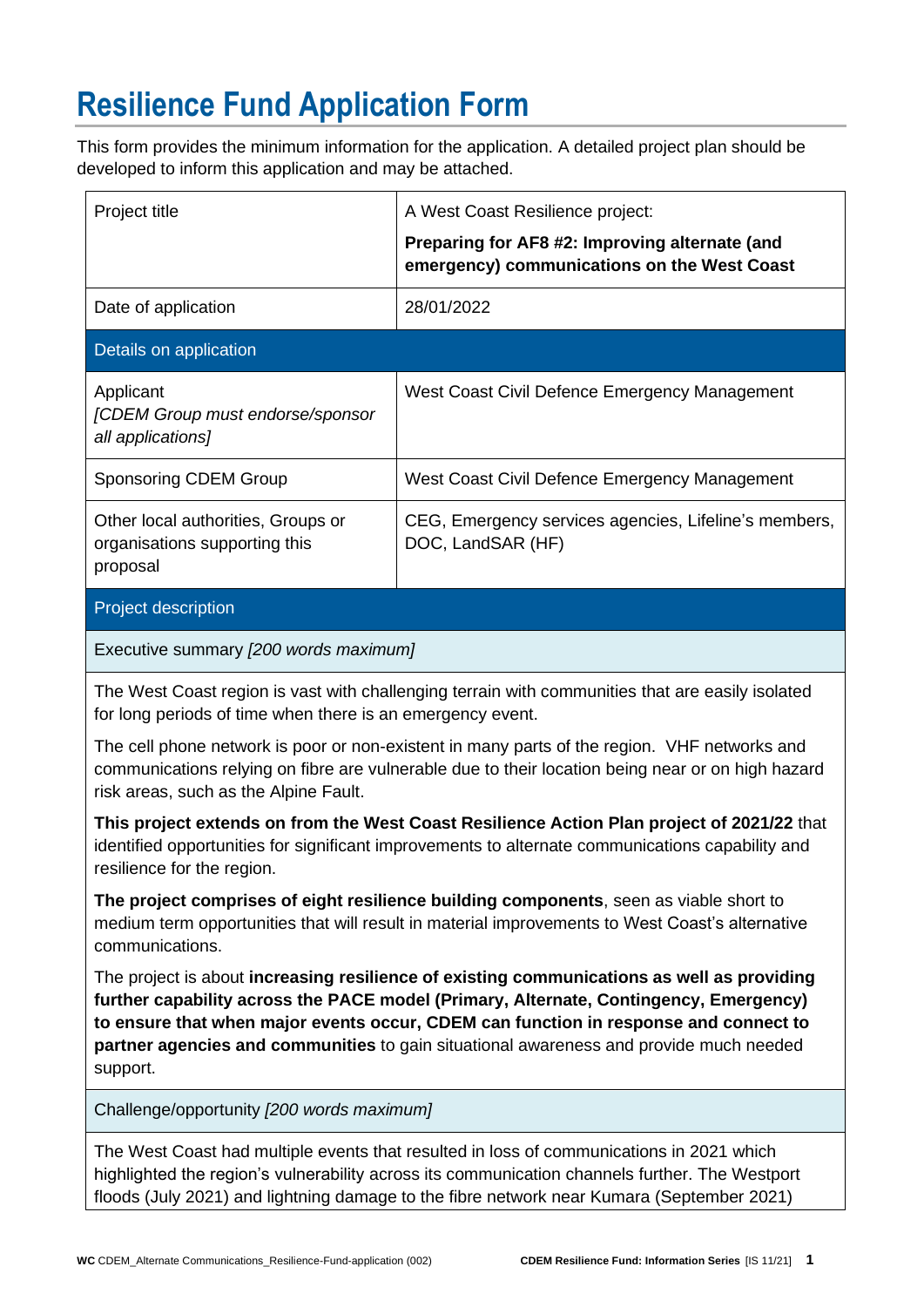demonstrates how vulnerable communications are within the region and the significant challenges this causes when community's communications are cut.

West Coast CDEM has an opportunity to build contingency layers into our alternate communications capability. A significant amount of work has already happened to consider options for making improvements during the West Coast Resilience Action plan project of 2021/22. Longer term projects that require a greater deal of planning, alongside stakeholder support and financial investment, are not included in this application.

This application is about creating improvements over the short to medium term that will have a material impact on our ability to maintain or re-establish communications in an emergency when other means have been lost.

Alignment with priorities and objectives of the National Disaster Resilience Strategy (NDRS) *[200 words maximum]*

This project aligns with priorities and objectives of the NDRS including:

**Priority**: Managing risks – **Objectives**: 1) Risk scenarios and informed decision making, and **6)** Economic impacts

**Priority**: Effective response to and recovery from emergencies – **Objective**:10) enable and empower community-level response, and ensure it is connected into wider coordinated responses

**Priority**: Enabling, empowering, and supporting community resilience – **Objectives**: 13) …build resilience, paying particular attention to those people and groups who may be disproportionately affected by disasters, and **15)** …take a whole of city / district / region approach to resilience

Alignment with Principles and Allocation Preferences *[200 words maximum]*

## **Principles**

This project has a **region wide approach** to alternate communications resilience and is aligned with planning to support communities across the region to be more resilient to significant natural hazard events or communications service outages. This approach also supports our **local iwi** by increasing the ability to utilise existing Iwi / Maori networks and register. **NEMA involvement is required** to support these initiatives, as district and regional councils' with their small rating base, are unable to fund this level of investment.

## **Allocation Preferences**

Other **CDEM Groups have indicated their support to this suite of work** and if successful, are keen to benefit from the project. The HF Network set out in component eight has been an area of particular interest.

This project **supports national consistency** for regions to improve their resilience based on regional risk profiles like those associated with an alpine fault rupture.

Communications support is likely to be limited in the initial period in an event that effects the whole South Island. During this period many communities will be without communications and will limit the ability to assess impact, need and response priority.

**Wider funding / resource commitment is being sought from councils' for long-term hardware investment** e.g. HF project (hardware and build), where there are ongoing funding of subscriptions/network costs (for hardware included in this proposal).

**This project focuses on short to medium-term resilience measures as immediate steps to close gaps identified in recent events and prepare for alpine fault risk.**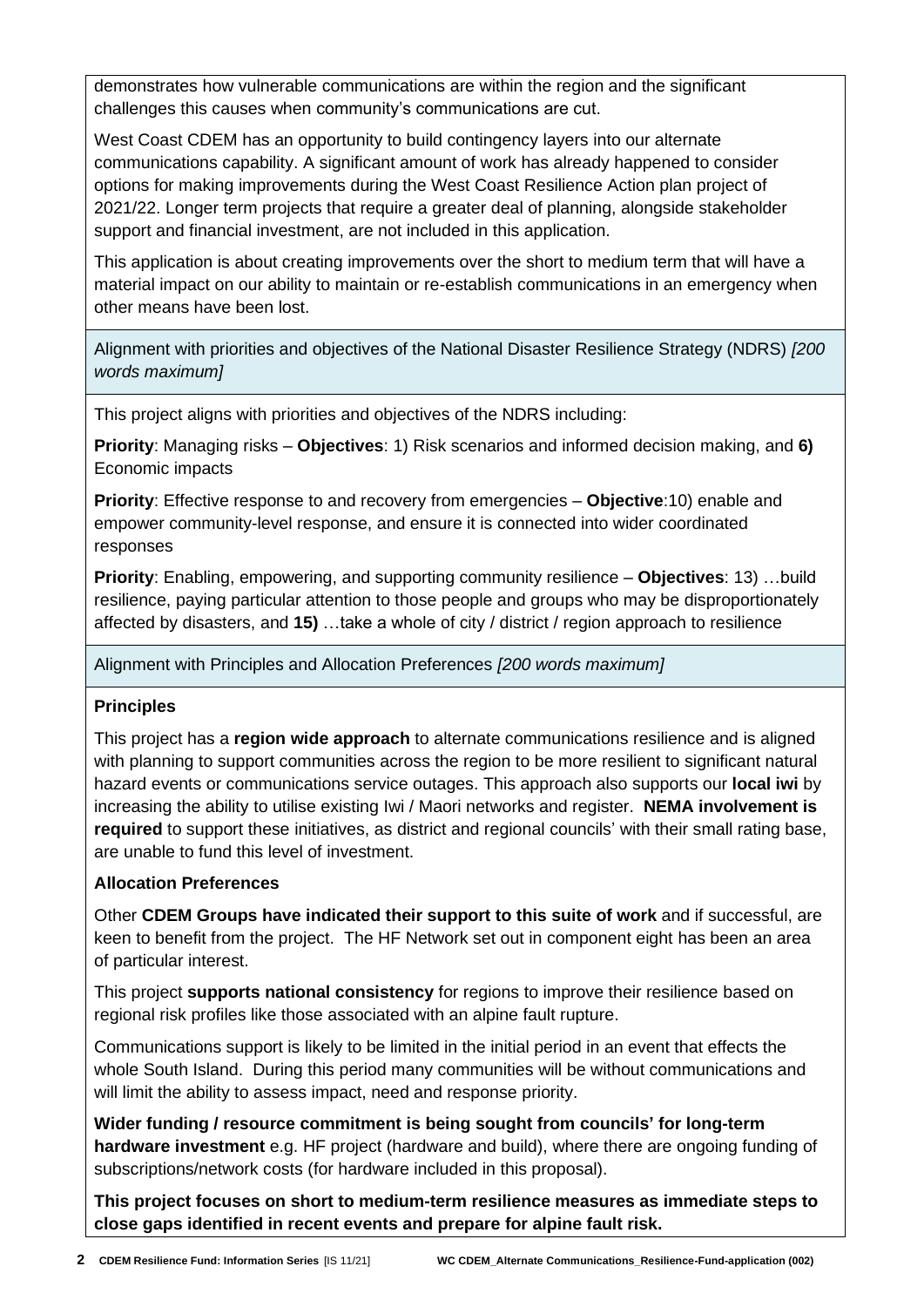| This <b>project builds on existing work</b> completed in the West Coast Resilience Action Plan<br>project currently underway and which has informed some of the next key steps e.g. this current<br>project proposal.                                                                                                                                                                                                                                |                                                                                          |                                                       |  |  |  |  |
|------------------------------------------------------------------------------------------------------------------------------------------------------------------------------------------------------------------------------------------------------------------------------------------------------------------------------------------------------------------------------------------------------------------------------------------------------|------------------------------------------------------------------------------------------|-------------------------------------------------------|--|--|--|--|
| The project contains Operational expenditure (Opex) and some capital expenditure.                                                                                                                                                                                                                                                                                                                                                                    |                                                                                          |                                                       |  |  |  |  |
| Application of outcomes/benefits to sector [200 words maximum]                                                                                                                                                                                                                                                                                                                                                                                       |                                                                                          |                                                       |  |  |  |  |
| This project once executed will ensure CDEM is able to connect with West Coast communities<br>across the region and ensure communities can contact CDEM and emergency services when<br>needed. This will reduce the need for immediate support from NEMA/EMAT/NZDF and allow the<br>West Coast to have much greater resilience in emergency communications by strengthening<br>existing communications and adding redundancy to the current network. |                                                                                          |                                                       |  |  |  |  |
| The region currently has a legacy VHF system that while functional, requires work and<br>development. Adding satellite communications within communities (devices/hardware assigned<br>based on risk and vulnerability) will ensure we do not have island communities cut off, as seen<br>recently in Tonga.                                                                                                                                         |                                                                                          |                                                       |  |  |  |  |
| Removal of these barriers will make the West Coast more resilient and self-sustainable in the<br>initial weeks following a major interruption to business-as-usual communications - reducing the<br>need for immediate support and increasing the West Coast's ability to 'get thru'.                                                                                                                                                                |                                                                                          |                                                       |  |  |  |  |
| Ongoing costs (post-project) and how it will be funded [200 words maximum]                                                                                                                                                                                                                                                                                                                                                                           |                                                                                          |                                                       |  |  |  |  |
| HF Radio hardware and build - Councils' Long Term Plans                                                                                                                                                                                                                                                                                                                                                                                              |                                                                                          |                                                       |  |  |  |  |
|                                                                                                                                                                                                                                                                                                                                                                                                                                                      | Satellite subscriptions/radio network costs - Councils' operational funding              |                                                       |  |  |  |  |
| Project design                                                                                                                                                                                                                                                                                                                                                                                                                                       |                                                                                          |                                                       |  |  |  |  |
| Project manager                                                                                                                                                                                                                                                                                                                                                                                                                                      | Claire Brown, Director Natural Hazards & Emergency<br>Management, West Coast CDEM        |                                                       |  |  |  |  |
| Other project members                                                                                                                                                                                                                                                                                                                                                                                                                                | West Coast CDEM team, external project coordination<br>(included in proposal), CEG Chair |                                                       |  |  |  |  |
| External providers/contractors                                                                                                                                                                                                                                                                                                                                                                                                                       | Project support contractor – to be confirmed                                             |                                                       |  |  |  |  |
|                                                                                                                                                                                                                                                                                                                                                                                                                                                      | suppliers                                                                                | Radio specialists (contractor/s), satellite equipment |  |  |  |  |
| NEMA resource (if needed)                                                                                                                                                                                                                                                                                                                                                                                                                            |                                                                                          |                                                       |  |  |  |  |
| Deliverables [Note: payments will be made after successful completion of milestones identified]                                                                                                                                                                                                                                                                                                                                                      |                                                                                          |                                                       |  |  |  |  |
| <b>Key milestones</b>                                                                                                                                                                                                                                                                                                                                                                                                                                | Date for completion                                                                      | <b>Cost (invoice amount)</b>                          |  |  |  |  |
| Project coordination                                                                                                                                                                                                                                                                                                                                                                                                                                 | Progress reports September<br>2022, December 2022, March<br>2023, Final report June 2023 | \$20,000                                              |  |  |  |  |
|                                                                                                                                                                                                                                                                                                                                                                                                                                                      |                                                                                          |                                                       |  |  |  |  |
|                                                                                                                                                                                                                                                                                                                                                                                                                                                      |                                                                                          |                                                       |  |  |  |  |

٦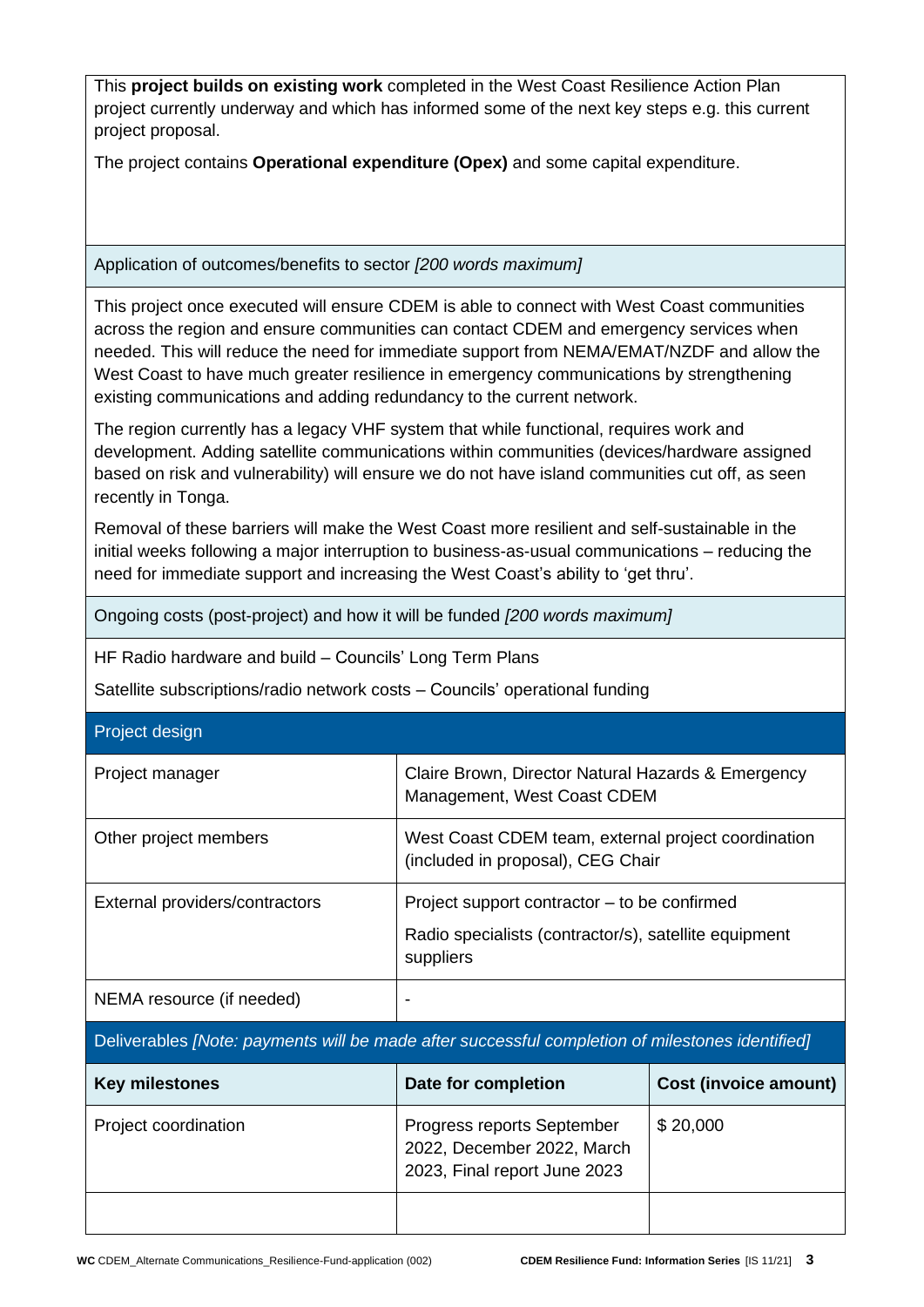| Purchase/installation of equipment<br>and completion of professional<br>services                      | 31 May 2022                                                                                                                                                                                | \$170,020.00                                           |                |  |  |  |
|-------------------------------------------------------------------------------------------------------|--------------------------------------------------------------------------------------------------------------------------------------------------------------------------------------------|--------------------------------------------------------|----------------|--|--|--|
| <b>Identified risks</b>                                                                               |                                                                                                                                                                                            |                                                        |                |  |  |  |
| <b>Risks</b>                                                                                          | Suggested mitigation / management                                                                                                                                                          |                                                        |                |  |  |  |
| Shortage of hardware/supplies                                                                         | Order early once application approved to avoid supply<br>chain delays                                                                                                                      |                                                        |                |  |  |  |
| Resourcing                                                                                            | External project resource factored into application to<br>provide coordination and support.                                                                                                |                                                        |                |  |  |  |
| Training requirements                                                                                 | WCCDEM staff trained by equipment providers and then<br>train their community groups in use as part of ongoing<br>CRG engagement.                                                          |                                                        |                |  |  |  |
| Ongoing costs (subscriptions etc)                                                                     |                                                                                                                                                                                            | Supported by TAs. Benefits in a crisis outweigh costs. |                |  |  |  |
| Support from WCCDEM team                                                                              | Supporting project tasks built into team work plan.                                                                                                                                        |                                                        |                |  |  |  |
|                                                                                                       | Ensure comms expertise is hired into the WCCDEM<br>team for ongoing comms management and support.                                                                                          |                                                        |                |  |  |  |
| Funding request and use                                                                               |                                                                                                                                                                                            |                                                        |                |  |  |  |
| CDEM Resilience Fund contribution                                                                     | \$190,020.00                                                                                                                                                                               |                                                        |                |  |  |  |
| Local authority / organisation<br>contribution                                                        | WCCDEM/TAs pay ongoing monthly subscriptions for all<br>satellite connections, radio network fees and data costs<br>(considerable)<br>Purchase of HF hardware/build in TA long term plans. |                                                        |                |  |  |  |
| Other sources of funding or support                                                                   | Some in kind support from DOC across VHF work.                                                                                                                                             |                                                        |                |  |  |  |
| Budget [please supply spreadsheet]                                                                    | \$190,020.00 - See end of this application (page 8)                                                                                                                                        |                                                        |                |  |  |  |
| Applies if application exceeds<br>\$100,000 over the life of the project                              | Are you prepared to attend an<br>interview in support of this<br>application (if needed)?                                                                                                  | Yes $\boxtimes$                                        | No             |  |  |  |
| Application confirmation                                                                              |                                                                                                                                                                                            |                                                        |                |  |  |  |
| Is this application from an individual or other organisation                                          |                                                                                                                                                                                            | Yes $\square$                                          | No $\boxtimes$ |  |  |  |
| support]                                                                                              | Does the CDEM Group support this application? [sign off below confirms<br>Yes $\boxtimes$                                                                                                  |                                                        | No             |  |  |  |
| Approval of Chief Executive<br>[Chief Executive or Head of the<br>organisation receiving the funding] |                                                                                                                                                                                            |                                                        |                |  |  |  |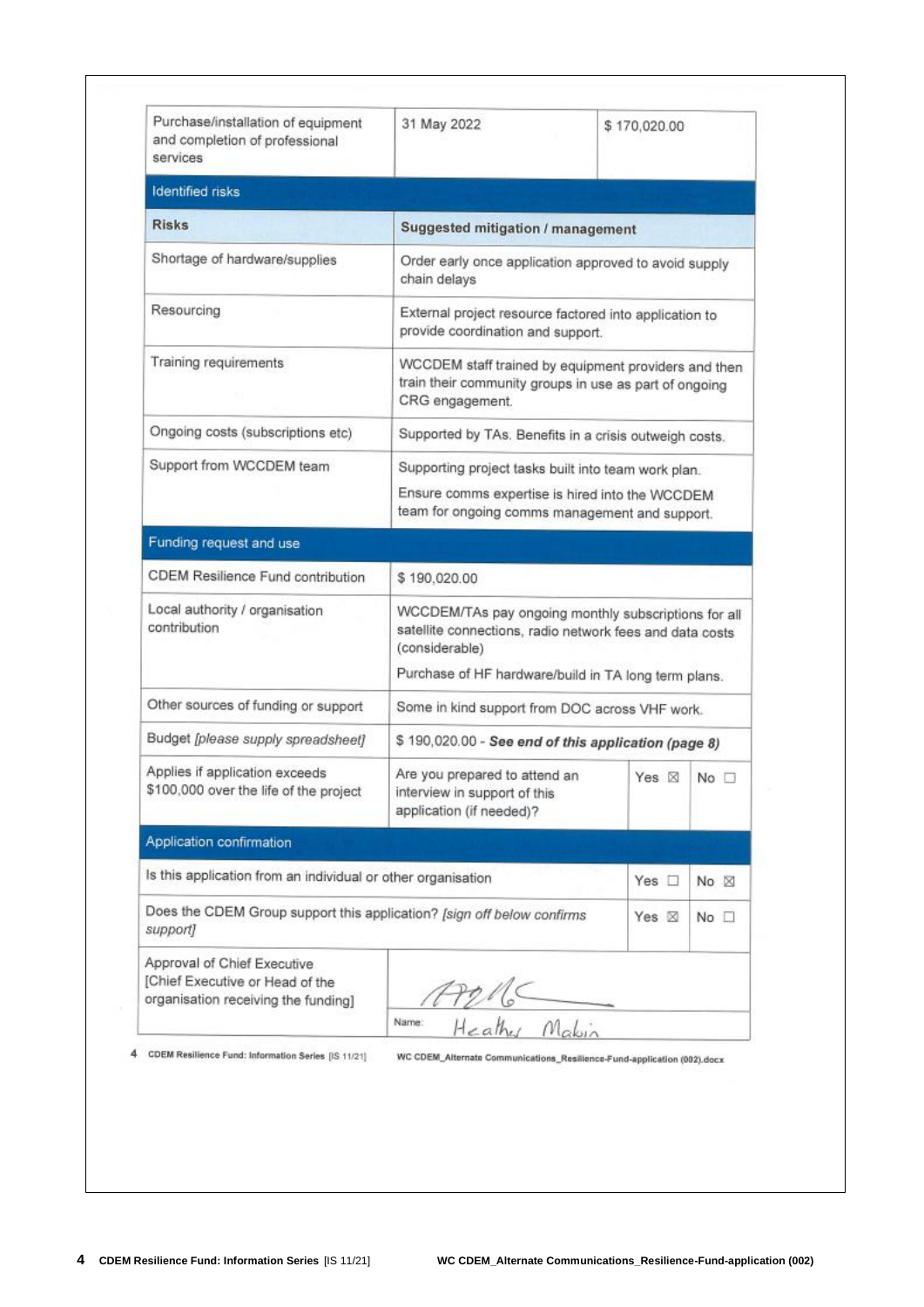Approval of CEG Chair

Name: Simon Bastion

All communications regarding the application, including approval decisions will be addressed to the Chief Executive and CEG Chair

CDEM Group comment

Note: Only complete forms will be considered for assessment. All completed forms and supporting documents must be emailed to NEMA at [resilience.fund@nema.govt.nz](mailto:resilience.fund@nema.govt.nz?subject=CDEM%20Resilience%20Fund:)

| NEMA Assessment [internal use only]                                                            |                          |                   |  |  |  |  |
|------------------------------------------------------------------------------------------------|--------------------------|-------------------|--|--|--|--|
| <b>Principles</b>                                                                              | <b>Yes</b>               | <b>No</b>         |  |  |  |  |
| Local / regional focus                                                                         | $\Box$                   | $\vert \ \ \vert$ |  |  |  |  |
| Values the role of Māori in the Emergency Management System                                    | $\Box$                   | $\mathsf{L}$      |  |  |  |  |
| NEMA involvement required                                                                      | $\vert \ \ \vert$        | $\mathsf{L}$      |  |  |  |  |
| <b>Allocation Preferences</b>                                                                  |                          |                   |  |  |  |  |
| <b>Alignment with NDRS</b>                                                                     | $\vert \ \ \vert$        | $\mathsf{L}$      |  |  |  |  |
| Achieves equity of outcomes for Māori communities, marae, hapū, iwi and<br>Māori organisations | П                        | $\mathsf{L}$      |  |  |  |  |
| Outcome focused                                                                                | П                        | $\mathsf{L}$      |  |  |  |  |
| Applicable in other regions / CDEM Groups                                                      | $\mathsf{L}$             |                   |  |  |  |  |
| Supports national consistency                                                                  | $\overline{\phantom{a}}$ |                   |  |  |  |  |
| Wider funding / resource commitment                                                            | $\Box$                   | $\mathsf{L}$      |  |  |  |  |
| Build on existing work                                                                         | $\vert \ \ \vert$        | $\mathsf{L}$      |  |  |  |  |
| Operational expenditure (Opex)                                                                 | $\Box$                   | $\mathsf{L}$      |  |  |  |  |
| Capital expenditure (Capex)                                                                    | $\vert \ \ \vert$        | $\mathbf{L}$      |  |  |  |  |
| Other                                                                                          |                          |                   |  |  |  |  |
| Application from individuals or other organisations endorsed/sponsored by<br><b>CDEM Group</b> |                          |                   |  |  |  |  |
|                                                                                                |                          |                   |  |  |  |  |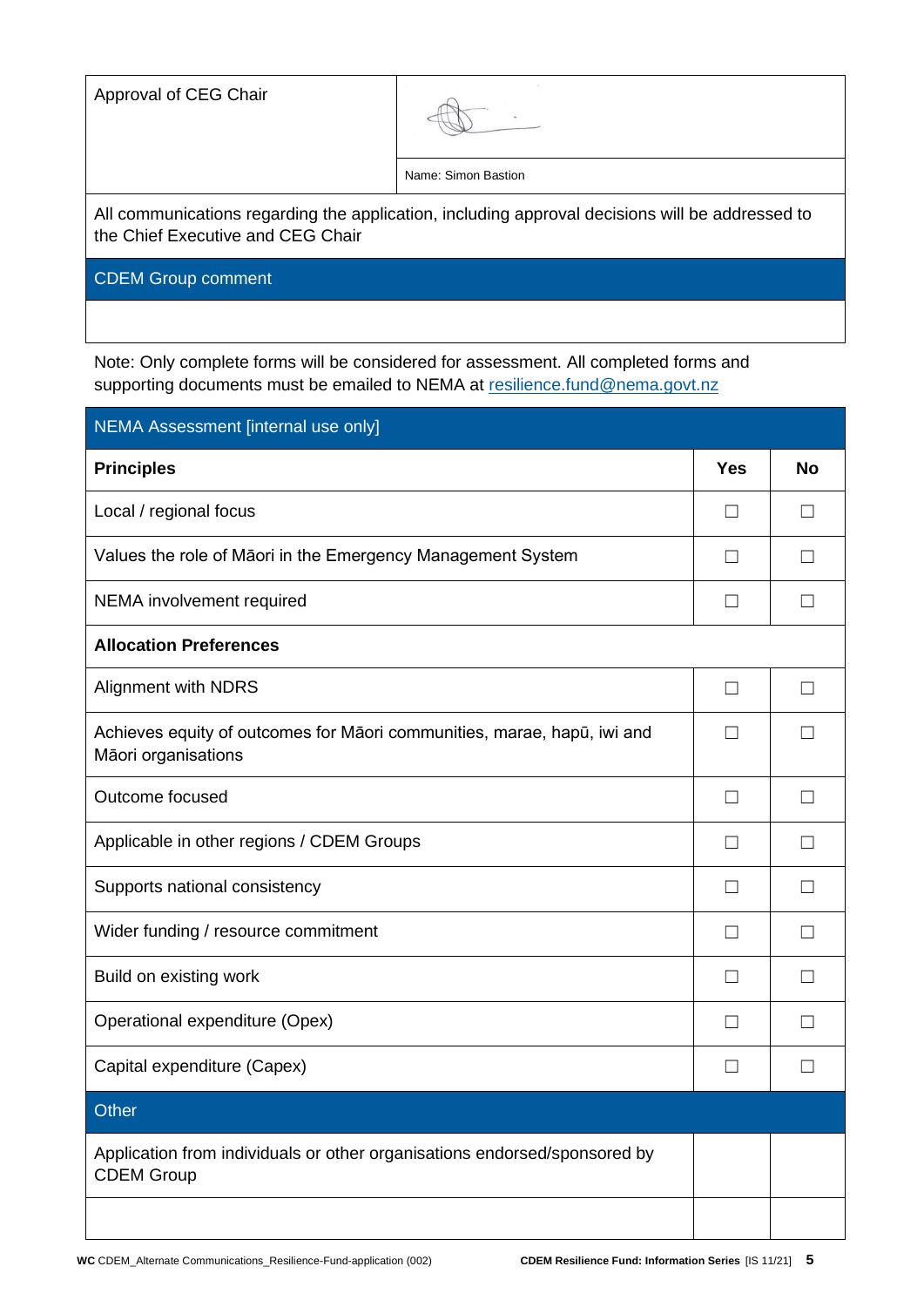| NEMA Subject Matter Expert Comment                    | Supported<br>H     | Not supported      |
|-------------------------------------------------------|--------------------|--------------------|
|                                                       |                    |                    |
|                                                       |                    |                    |
|                                                       |                    |                    |
|                                                       |                    |                    |
| NEMA Regional Emergency Management Advisor Comment    | Supported          | Not supported      |
|                                                       |                    |                    |
|                                                       |                    |                    |
|                                                       |                    |                    |
| NEMA Review Panel Comment                             | Supported          | Not supported      |
|                                                       |                    |                    |
|                                                       |                    |                    |
|                                                       |                    |                    |
|                                                       |                    |                    |
| NEMA Director Decision Sign-off                       | Approved<br>$\Box$ | Declined<br>$\Box$ |
|                                                       |                    |                    |
| <b>Director of Civil Defence Emergency Management</b> |                    |                    |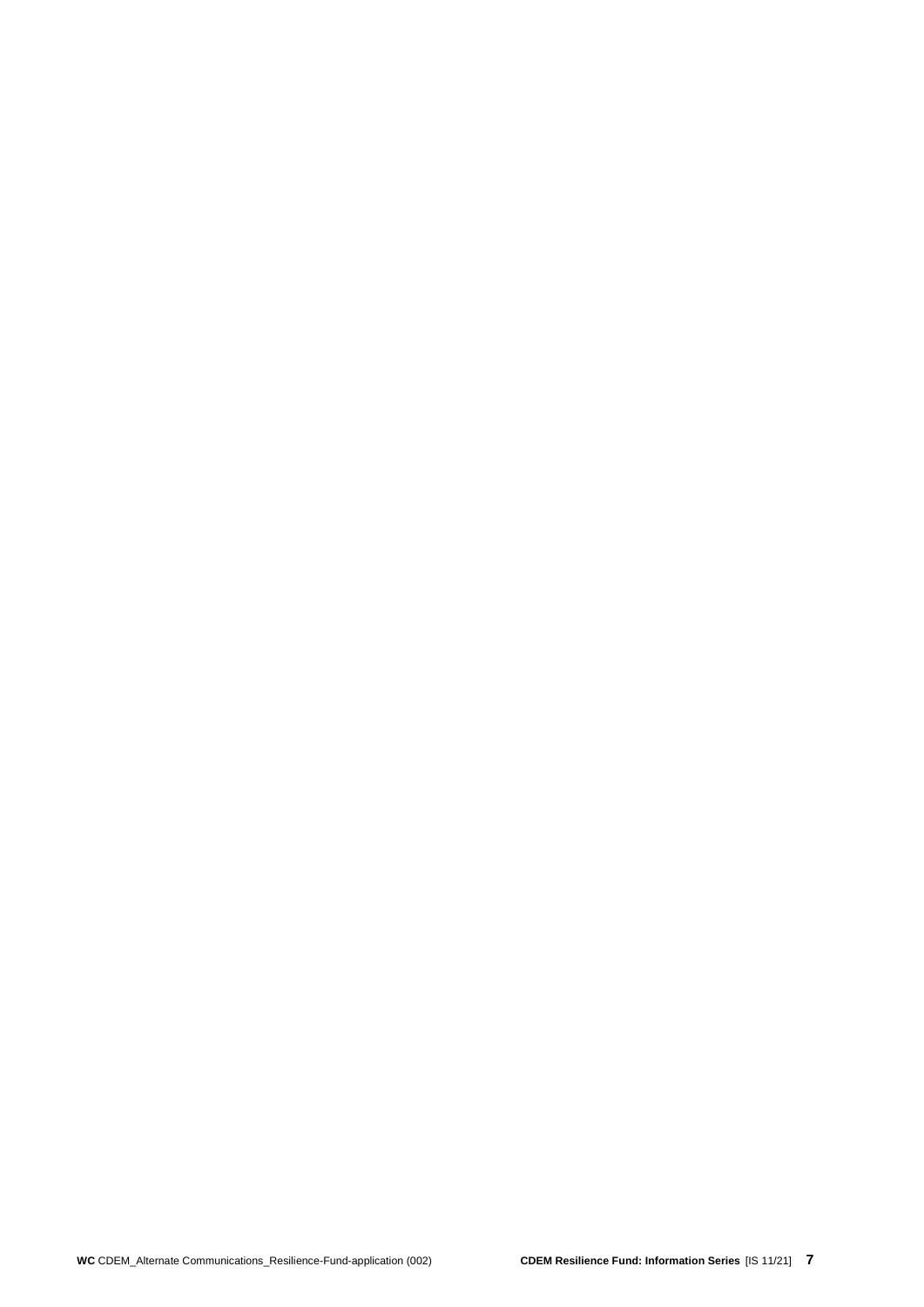## **Budget**

| #           | <b>Component</b>                                      | <b>Description</b>                                                                                                                            | <b>Detail</b>                                                                                                                                                                                                                                                                                                                                                                                                                                                  | Qty            | <b>Price (ex-GST)</b> | <b>Total (ex-GST)</b> |
|-------------|-------------------------------------------------------|-----------------------------------------------------------------------------------------------------------------------------------------------|----------------------------------------------------------------------------------------------------------------------------------------------------------------------------------------------------------------------------------------------------------------------------------------------------------------------------------------------------------------------------------------------------------------------------------------------------------------|----------------|-----------------------|-----------------------|
|             | Project coordination                                  | Project management and liaison                                                                                                                | Coordination of all project activities, liaison<br>with suppliers/service providers, reporting<br>to WCCDEM and NEMA reporting<br>requirements.                                                                                                                                                                                                                                                                                                                | 1              | \$20,000.00           | \$20,000.00           |
| $2^{\circ}$ | DOC VHF Network (as<br>back up to WC CDEM<br>network) | Strengthen radio network as a<br>backup network giving WC<br>CDEM a comparable network<br>backup if all or part of WCCDEM<br>network is lost. | Additional DOC repeater site at Mt Bonar<br>etc to provide better coverage in South<br>Westland and provide a close alternate<br>VHF network. Includes design,<br>specification and build.                                                                                                                                                                                                                                                                     |                | \$29,000.00           | \$29,000.00           |
| 3           | <b>WCCDEM</b> radio<br>network                        | Provisioning and programming<br>assessment and full stocktake by<br>radio specialist (external)                                               | Full radio provisioning and programming<br>review including:<br>Detailed stocktake of all (hardware),<br>providing detailed register across<br><b>WCCDEM Network</b><br>Radio and aerial tests<br>Visits to key West Coast Contractors and<br>businesses to request permission to use<br>channels and seek information for<br>programming list (additional channels)<br>Report making recommendation for radio<br>provisioning and programming<br>requirements | 3              | \$5,160.00            | \$15,480.00           |
| 4           |                                                       | Re-programming of radios across<br>additional networks by radio<br>specialist (external)                                                      | Re-programme all WCCDEM radio assets<br>(including all community response groups)<br>with full list of channels (Including<br>channels provided for emergency use e.g.<br>DOC, other partners) across all CDEM<br>radios at CDEM locations.                                                                                                                                                                                                                    | $2^{\circ}$    | \$5,160.00            | \$10,320.00           |
| 5           | Deployable Satellite<br>assets                        | Enable deployable capability for<br>satellite (voice/data)<br>communications                                                                  | BGAN units enabling (voice/data)<br>capability that can be deployed in affected<br>areas, paired with pre-programmed<br>cellphone.                                                                                                                                                                                                                                                                                                                             | 2 <sup>1</sup> | \$5,900.00            | \$11,800.00           |